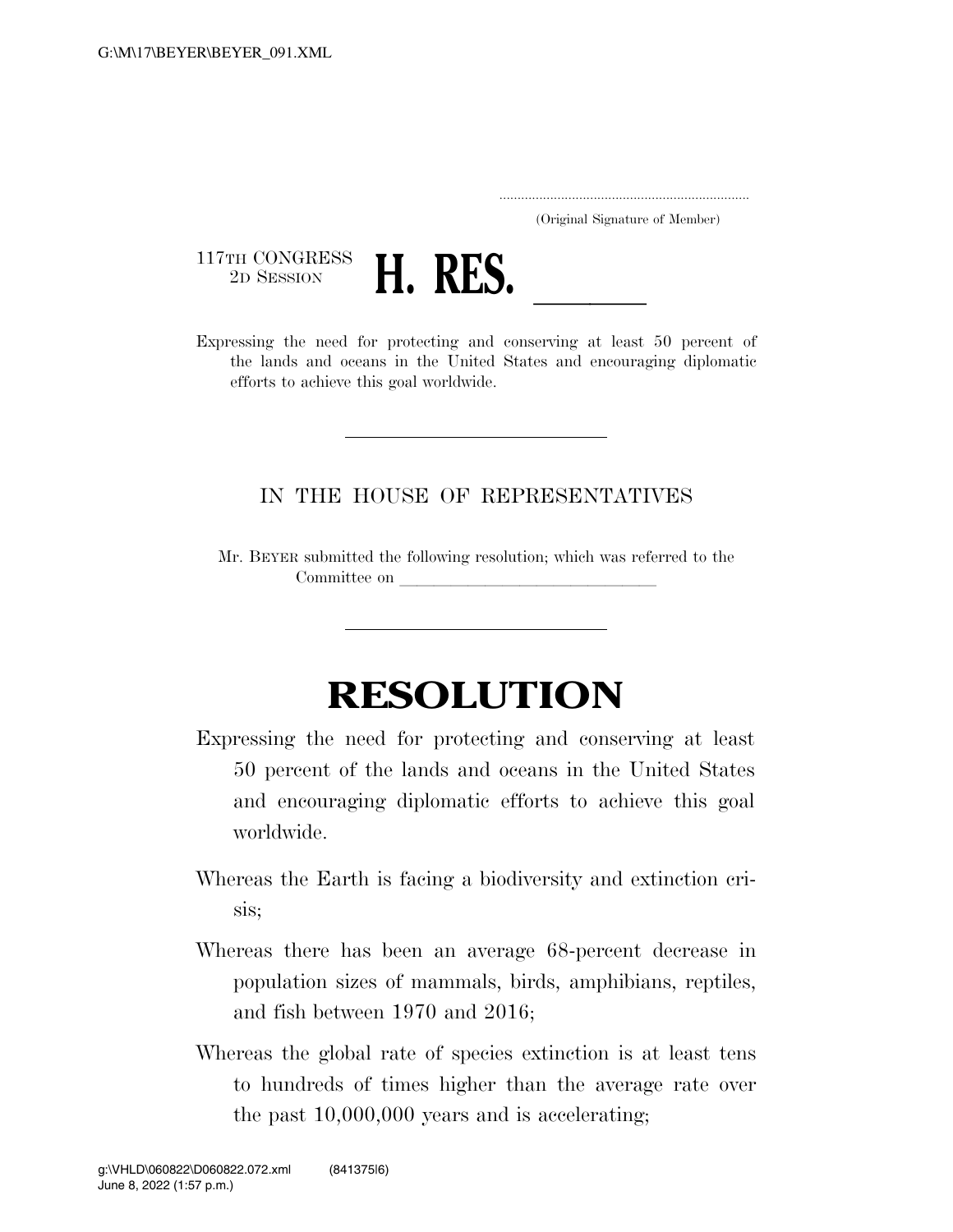- Whereas humans are causing an unprecedented decline in natural ecosystems and global biodiversity, and at current rates could cause the extinction of more than 1,000,000 species;
- Whereas climate change and the destruction of natural environments present existential crises for humans and millions of other species around the world;
- Whereas all life depends on essential ecosystems, including for food, clean air and water, protection from extreme weather events, and as a source for new medicines;
- Whereas damaging or erasing ecosystems can therefore have a profound impact on wildlife and human health and well-being;
- Whereas inequitable policies have led to a targeted denuding of biodiversity in communities of color and low-income communities, creating great harm and preventing these communities from having equal access to the benefits of biodiversity;
- Whereas land degradation is one of the largest contributors to climate change and is responsible for the loss of trillions of dollars' worth of ecosystem benefits each year;
- Whereas scientific studies indicate that if current trends in habitat conversion and anthropogenic emissions do not peak by 2030, global temperatures will rise more than 1.5° Celsius, resulting in severe impacts to ecosystems globally;
- Whereas the late E.O. Wilson has estimated that protecting half of the Earth's land and seas would be sufficient to preserve 85 percent of the planet's species, and with it, global biodiversity;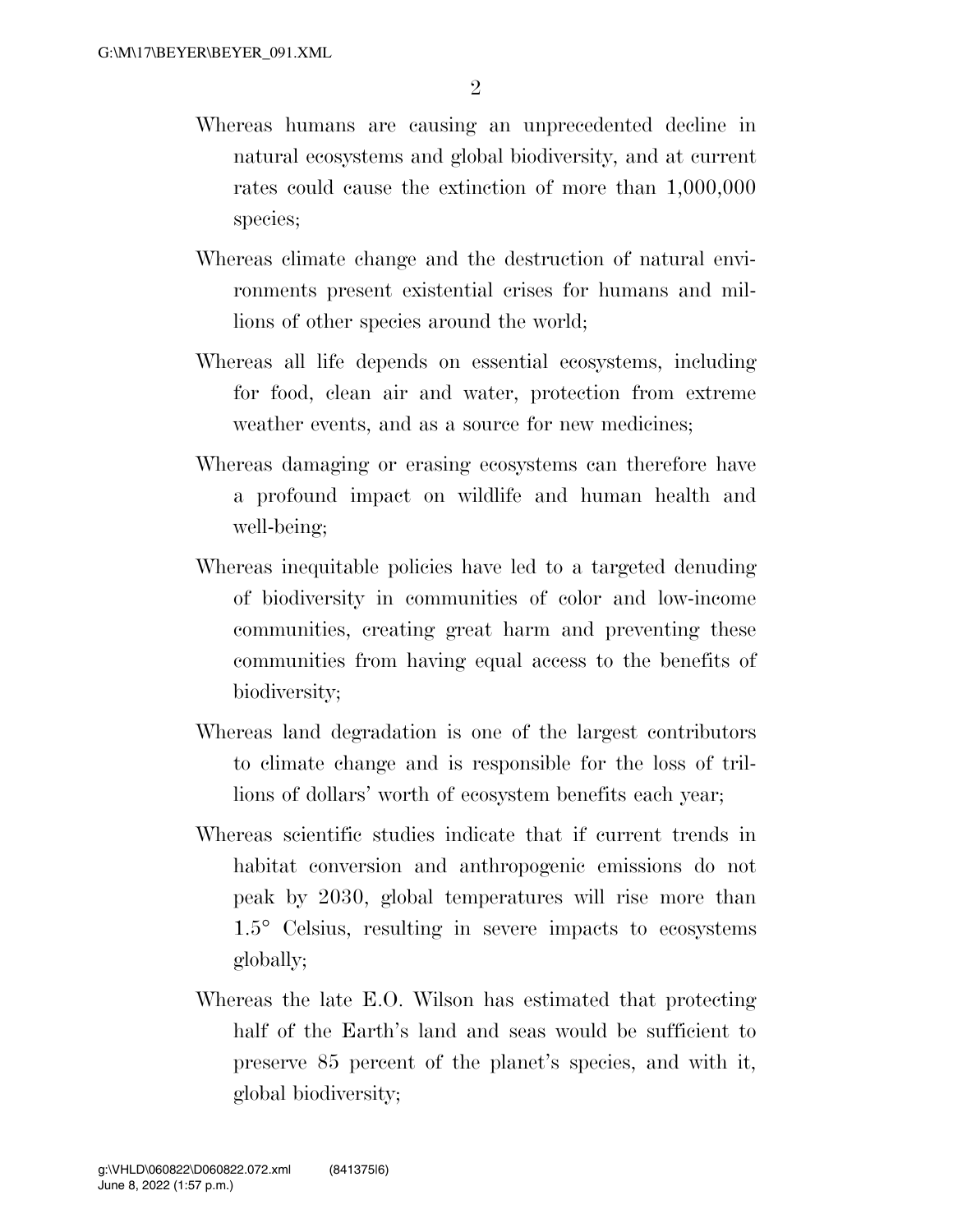- Whereas conserving and restoring natural ecosystems provides greater net economic benefits than destroying natural spaces and wildlife for profit;
- Whereas jobs that do not harm biodiversity, such as the outdoor recreation industry that alone accounted for 1.8 percent (\$374,000,000,000) of current-dollar gross domestic product and created 4,300,000 direct jobs in 2020, enable individuals to have meaningful careers outside of toxic industries that harm their health;
- Whereas public-private partnerships play a notable role in achieving conservation efforts within the United States and around the world;
- Whereas studies have shown that communities often experience economic and employment growth and health improvements when local natural areas are protected;
- Whereas establishing protected natural areas can reduce local rates of infectious diseases, provide cleaner drinking water, improve diets, reduce air pollution, and generally provide for a healthier population;
- Whereas access to nature ensures cultural and spiritual enrichment, as well as physical and mental health benefits;
- Whereas biodiversity conservation is essential to ensure that pollinators and other beneficial species for food production, globally valued at up to more than \$500,000,000,000, will continue to thrive;
- Whereas natural areas such as forests, wetlands, grasslands, and mangroves can sequester large amounts of carbon, and protecting these areas prevents sequestered carbon from being released into the atmosphere;
- Whereas the disappearance and destruction of natural habitat is the primary cause of biological diversity loss at every